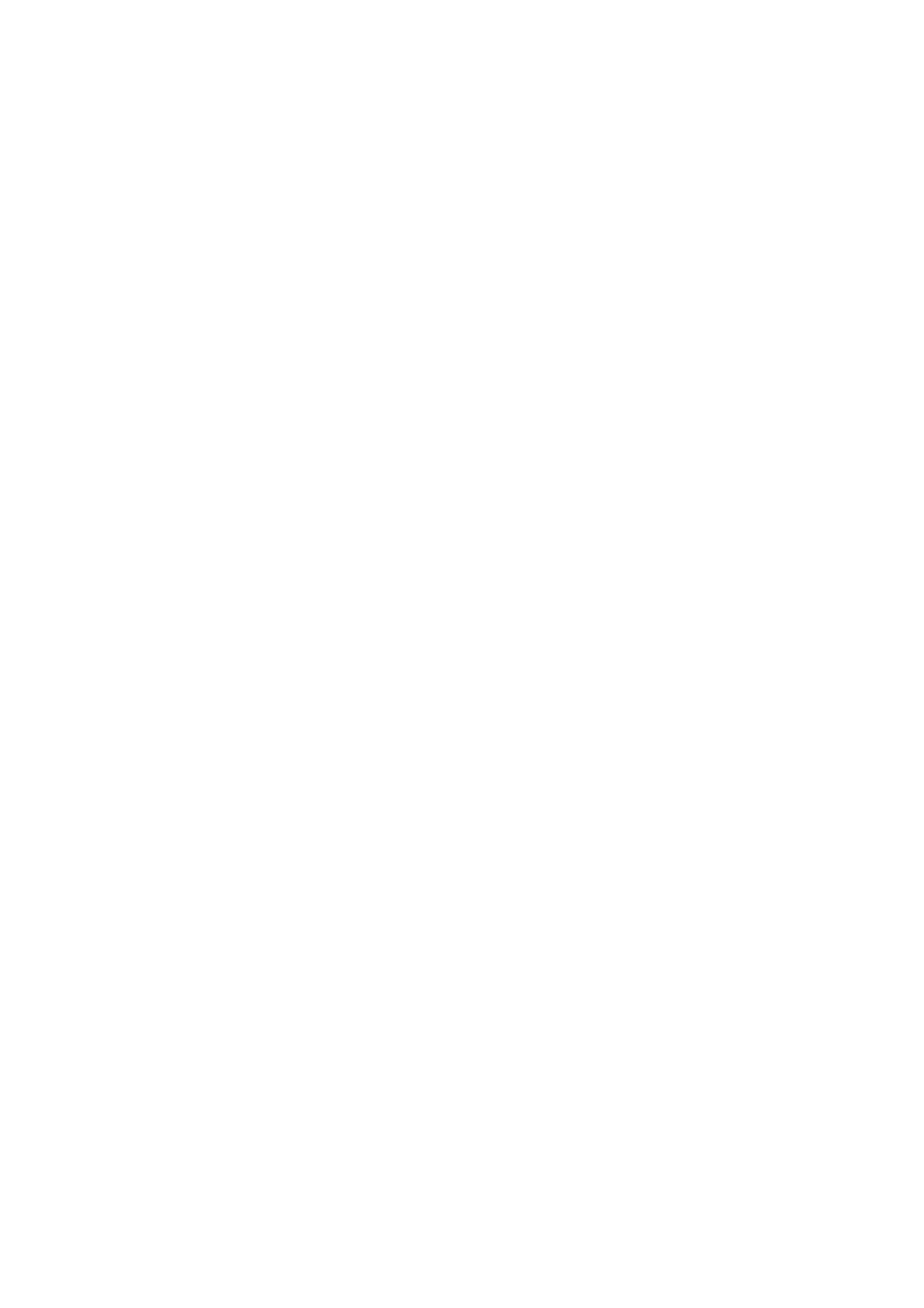# **Loose Ends: Lines, Media and Social Change**

Shaun Moores

Professor of Media and Communications, Centre for Research in Media and Cultural Studies, University of Sunderland [\(shaun.moores@sunderland.ac.uk\)](mailto:shaun.moores@sunderland.ac.uk)

*Working Paper for the EASA Media Anthropology Network's 40th e-Seminar* 19 June – 3 July 2012 [www.media-anthropology.net](http://www.media-anthropology.net/)

> I hope that ... I have left plentiful loose ends for others to follow and to take in ways they wish. Tim Ingold, *Lines*, 2007, p. 170

In this paper, I am writing primarily for anthropologists (who have some commitment to the study of media), about certain aspects of the work of a leading contemporary anthropologist, Tim Ingold, and yet I am not an anthropologist myself. I should begin, then, by establishing a few things about my own academic background and research interests, and by explaining what it was that first brought me to Ingold's recent writings (I will be making reference mainly to Ingold, 2000, 2007, 2011). In this introductory section, I also indicate briefly, in outline form, what it is about those writings that I find interesting and helpful for my own purposes, and what it is that I have trouble with and want to take issue with (my engagement with Ingold's anthropology will be a sympathetic yet critical one).

For over 25 years, I have been working in the field of media studies (I am also writing partly for colleagues in that field who have some interest in anthropology, and so may have found their way here). My entry into media studies was through a degree course of that name at the Polytechnic of Central London, now the University of Westminster, which was then the only undergraduate programme in Britain with this title. One of the reasons that I mention my degree course is because I can see, in retrospect, how the final-year dissertation that I wrote in 1985 (published in revised form as Moores, 1988) helped to shape the research interests I still have today. Supervised by a social historian of broadcasting, Paddy Scannell (see Scannell & Cardiff, 1991), I carried out oral history research in my home town in North-West England, exploring radio's arrival in, and subsequent incorporation into, household settings and routines during the 1920s and 1930s. Whilst I did not express it in quite this way at the time, my concern was with 'the domestication of a new media technology' (Moores, 2000, p. 42), as well as with a new technological mediation of the domestic, and, ever since, I have been committed to developing an understanding of media and their uses within wider circumstances of everyday living and social change.

Borrowing a term from David Morley (2009), I now think of my work as a case of 'nonmedia-centric media studies', in which the distinctive characteristics and affordances of media are acknowledged, but also, crucially, in which day-to-day practices rather than media themselves are put at the centre of investigation. For example, the most recent empirical research project that I have been involved in (Moores & Metykova, 2009, 2010) was a study of the environmental experiences of trans-European migrants. Although an important element of that qualitative research was a concern with the media uses of these migrants (young people from new European Union member states in eastern Europe, who had come to live and work in Britain during the mid 2000s), the project sought to situate their media uses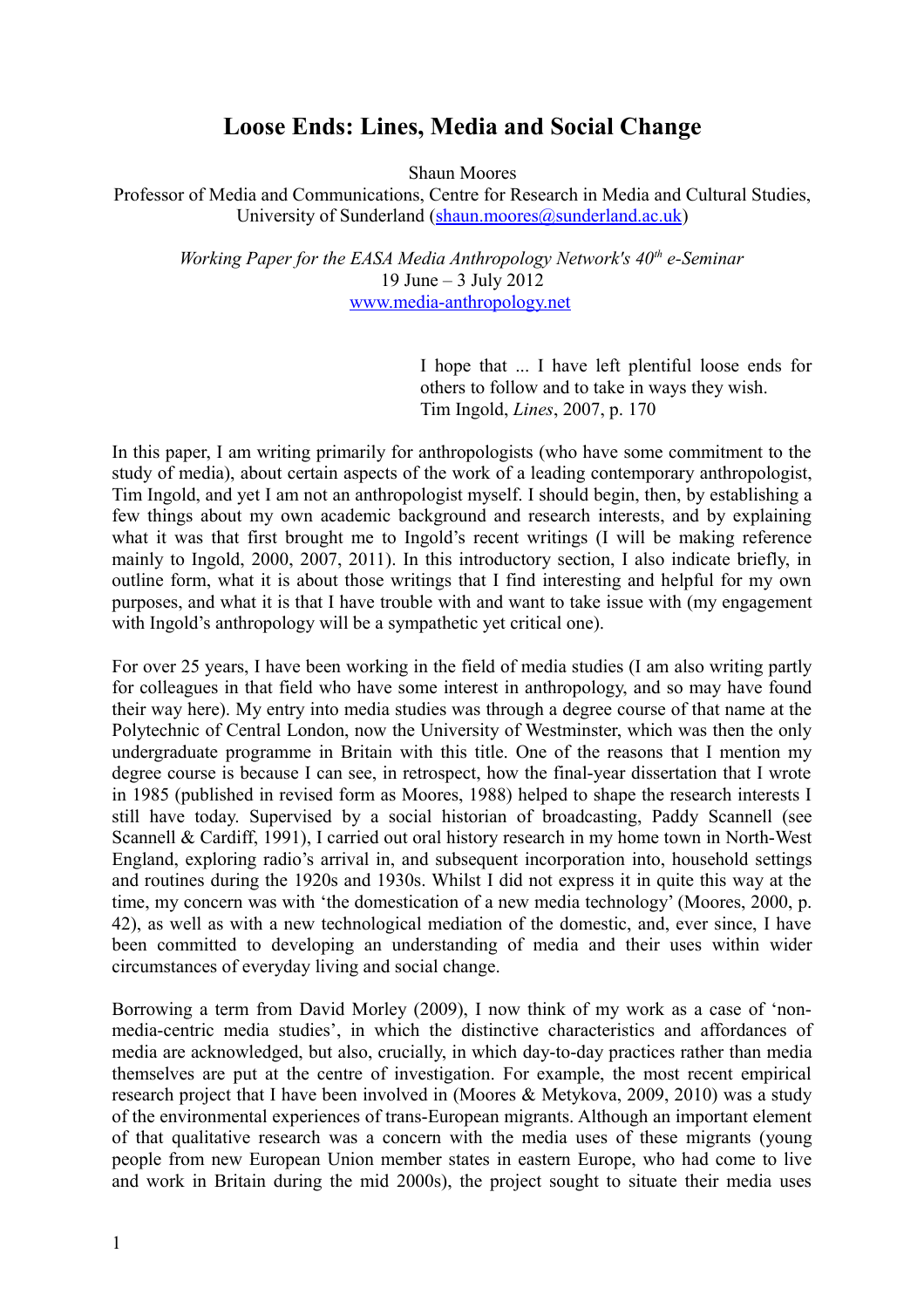(including what Urry, 2007, would call their imaginative, virtual and mobile-communicative travel) within a broader range of activities. This range included the 'mobilities' (Urry, 2000, 2007) of routinely walking, driving and travelling by bus or train in cities, and, on a less frequent basis, of taking budget-airline flights to visit family and friends back in eastern Europe. In combination, those various activities constituted particular social-historical experiences of migration and of place-making or attachment to environments too.

While there are clearly significant differences between an investigation of early radio in the domestic sphere and research on contemporary trans-European migration, the same concern to de-centre media in relation to the everyday runs through this empirical work (the continuity is also evident in other research that I have been involved in, including my ethnographic study of households in three urban neighbourhoods in South Wales, where what was then the new media technology of satellite television had just arrived, see, for instance, Moores, 1996, 2000). However, this continuity is not so evident if I reflect back on the shifting conceptual vocabulary that I have employed down the years. In the initial stages of my academic career, when I was starting to develop my teaching and research on media in everyday living, I was getting to grips with the literature of the day in my field. More specifically, I was dealing with a literature on the relationships between media, 'audiences' and popular culture (for example, see Moores, 1992, 1993a). This was predominantly a mixture of Western Marxist perspectives on ideology and hegemony with approaches to representation and interpretation that had their roots in structuralism and semiotics (hence terms such as 'encoding' and 'decoding', see Hall, 1980), as well as particular notions of subjectivity and power that had been appropriated from psychoanalysis and later from Foucauldian theory. Although I worked broadly within that framework for a period of time, finding some helpful things there, I never felt wholly comfortable with it, since my principal concern was with conceptualising day-to-day practices and experiences (and since at least some of this media and cultural theory was openly suspicious of the practical and the experiential), so I found myself searching for alternative theoretical perspectives.

A few of the thinkers that I first came across a long while ago seemed to be pointing in a more promising direction. From fairly early on, then, I was impressed by Raymond Williams' discussion of broadcasting in the context of a lifestyle that he termed mobile privatisation (see Williams, 1990 [1974]; Moores, 1993b, 2000). Valentin Volosinov's distinctive brand of social semiotics (Volosinov, 1986 [1973]) was also interesting, precisely because it was based on a critique of, rather than an application of, Saussurean linguistics. I became interested, too, in Pierre Bourdieu's sociology of taste (Bourdieu, 1984) and his related theory of practice (Bourdieu, 1977, 1990), as well as in Michel de Certeau's differently inflected account of 'the practice of everyday life' (de Certeau, 1984). Anthony Giddens' writings on the 'structuration' of social practices (Giddens, 1984) and the experiential dimensions of modernity (Giddens, 1990, 1991) provided further helpful concepts (see, for example, Moores, 1995, 2000). For me, though, a key turning point more recently has been my engagement with phenomenological perspectives. Moving in this direction was no doubt influenced, to some extent, by my former supervisor's phenomenological turn (Scannell, 1996; and see Moores, 2005, for commentaries on that book of Scannell's, and on work by Volosinov, Bourdieu, Giddens and others). Scannell's phenomenological approach to radio and television (see also Scannell, forthcoming) is informed by Martin Heidegger's philosophy (mainly by Heidegger, 1962), emphasising broadcasting's 'dailiness' (Scannell, 1996, p. 149) and readiness-to-hand, and my own attempt to develop a phenomenology of media uses has led me to Maurice Merleau-Ponty's work on embodied perception and the acquisition of habit (Merleau-Ponty, 2002 [1962]; Moores, 2009).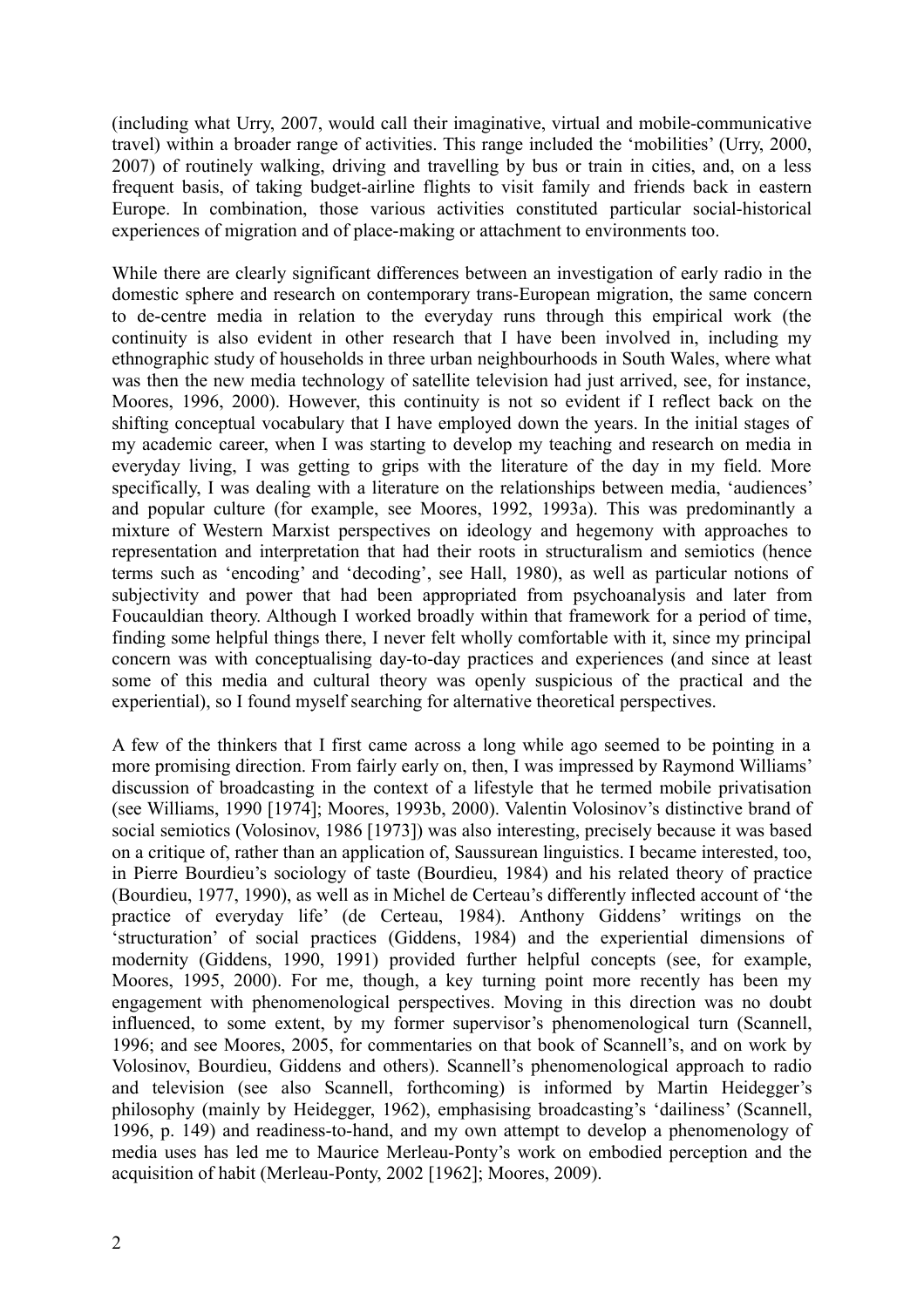So whereas media uses were once approached, during the early stages of my career, primarily via questions about ideology, representation and interpretation (and although many academics in media studies are still operating within a paradigm that relates meaning solely to symbolic representations and their cultural circulation), I now prefer to regard media uses as placemaking practices (or as 'practices of wayfaring', see Ingold, 2007, p. 89), which need to be explored alongside other such meaningful practices in everyday living. This interest in matters of place and associated matters of mobility (Moores, 2012) took me, in part, to literature in the discipline of geography, including Nigel Thrift's writings on nonrepresentational theory (for instance, Thrift, 1996, 1999, 2004a, 2007). It was there that I initially found references to Ingold's anthropology, and especially (in Thrift, 1999) to a discussion of what Ingold (1995, 2000; see also Heidegger, 1993 [1971]) calls a dwelling perspective. Soon after, I acquired a copy of *The Perception of the Environment* (Ingold, 2000), engaging in particular with his essays on dwelling, which were written in a style that was, for me at least, far easier going than the work of either Thrift or Heidegger! From this book, I moved on to *Lines* (Ingold, 2007) and to the further collected essays that are gathered together in *Being Alive* (Ingold, 2011), also taking in some collaborative work along the way (for example, Lee & Ingold, 2006).

Apart from the admirable clarity of Ingold's writings, then, what do I find appealing and valuable there? I want to identify three closely related things, which I will be returning to discuss in greater detail. The first is a crucial question posed by Ingold (2011, p. 77): 'What kind of meaning can there be in the absence of symbolic representation?' In my view, it would be helpful to ask precisely this question in media studies (and in media anthropology too), because it might lead to a further reconsideration of the objects of investigation, allowing a non-representational or more-than-representational approach to complement a non-media-centric one. Secondly, I am interested in his insistence on 'the primacy of movement' (Ingold, 2011, p. xii), and in his relating of matters of dwelling or habitation to matters of movement (to 'the idea of life as lived along lines'). Thirdly, following on directly from this, I find Ingold's concept of 'inhabitant knowledge' (Ingold, 2007, p. 89), and his emphasis on its 'alongly integrated' character, to be valuable for an understanding of media uses, as well as for an understanding of day-to-day practices and experiences more generally.

At the same time, though, there are a couple of things in Ingold's recent writings which, quite frankly, frustrate me, and which present a significant obstacle to the incorporation of his ideas into non-media-centric media studies. Once again, I mention these just briefly here (I will be returning to them in due course). The first of my critical points has to do with the lack of any serious consideration by Ingold of contemporary media of communication. I accept, of course, that he is an anthropologist and not a media theorist, and I have been arguing, in any case, for a de-centring of media so as to centre everyday living (about which he has important things to say). However, when I read his accounts of dwelling and movement, of 'life ... lived along lines' (Ingold, 2011, p. xii), I am puzzled as to why he pays so little attention to people's media uses today. The most likely explanation for that absence is Ingold's implicit understanding of long-term social change, which brings me to my other critical point. I want to argue that he offers an overly pessimistic view of what he calls 'modern metropolitan societies' (Ingold, 2007, p. 75). Whilst it is true that there are occasional flashes of optimism in Ingold's commentaries on such societies, and while the key purpose of his work has been 'to bring anthropology back to life' (Ingold, 2011, p. 14) by emphasising 'multiple trails of becoming', he tends to associate modernity predominantly with 'transport' rather than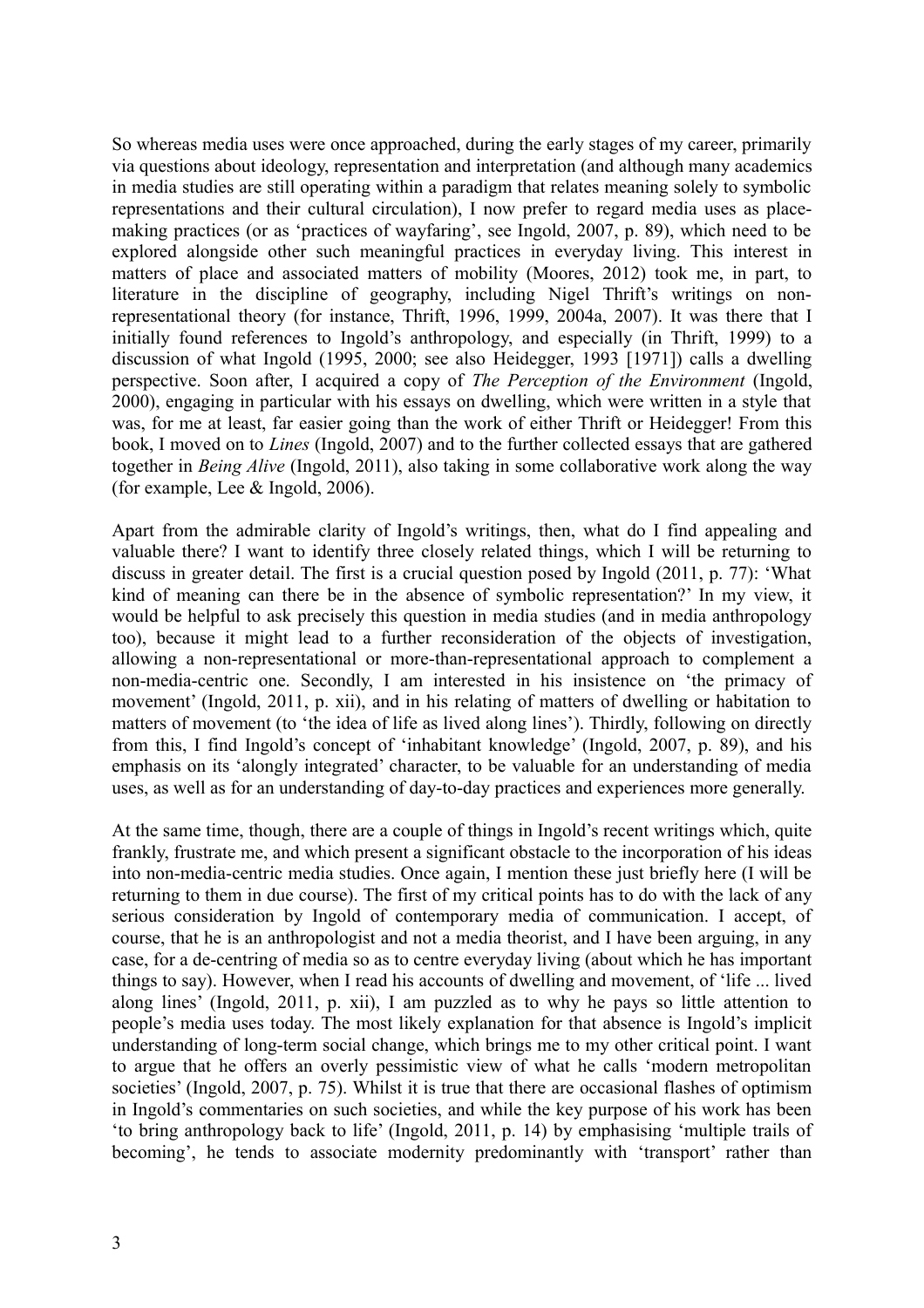wayfaring, and with 'upwardly integrated' (Ingold, 2007, p. 89) rather than inhabitant knowledge (or 'storied knowledge', see Ingold, 2011, p. 159).

In providing a sympathetic critique of Ingold's work, I am accepting the open and generous invitation that he issues in the final paragraph of *Lines*, where he states that: 'I have left plentiful loose ends for others to follow and to take in ways they wish' (Ingold, 2007, p. 170). My aim in this paper is to pull on what I see as some of those loose or trailing ends, and, in doing so, to thread together a productive argument about lines, media and social change.

#### **In the Absence of Symbolic Representation**

Let me come back now to Ingold's question about meaning 'in the absence of symbolic representation' (Ingold, 2011, p. 77), because, as I suggested earlier, it has the potential to shift the traditional preoccupations of media studies (a field in which models of media and culture have typically revolved around the category of symbolic representations). When he refers to representation, he employs the term in two closely related ways. On the one hand, then, Ingold (2011, p. 76) writes of 'systems of significant symbols' (these words are borrowed from Geertz, 1973, p. 46), which many social anthropologists have assumed must 'necessarily' mediate human relations with environments, and, on the other hand, he writes about the notion of 'interior mental representation' (Ingold, 2011, p. 77) and about the rationalist or cognitivist assumption that there can be 'no action in the world' that is 'not preceded by' such mental representation ('no action without forethought'). His anthropological project is concerned to contest both of those assumptions.

Although it is in his most recent book, *Being Alive*, that Ingold asks the question about symbolic representation in this specific form, his challenging of assumptions to do with representation is already evident in the essays on dwelling that appear in *The Perception of the Environment*. For instance, Ingold (2000, p. 160) is critical there of a theoretical position (within his own discipline) from which people are seen to live out their relationships to an external world exclusively through 'a framework of symbolic meanings ... which gives shape to the raw material of experience and direction to human feeling and action'. Indeed, a similar sort of position has frequently informed research in media studies (the view that it is through symbolic representations and their cultural circulation that the world is made meaningful). Ingold (2000, p. 191) is also critical of the associated view that there is a 'separation between the human perceiver and the world, such that the perceiver has to reconstruct the world, in consciousness, prior to any meaningful engagement with it'. So how does he then go beyond these views? To pose his question one more time, what kind of meaning can there be in the absence of symbolic representation?

From Ingold's dwelling perspective, human relations with environments do not necessarily require significant symbols, and he argues that it is actually 'rarely' the case that 'we think before we act' (Ingold, 2011, p. 77) in ordinary circumstances of everyday living. Rather, a meaningful engagement is best conceptualised as a 'practical engagement' (Ingold, 2000, p. 168): 'meaning is ... in the relational contexts of people's practical engagement with their lived-in environments'. Furthermore, following Heidegger, Ingold (2000, p. 169) points to the way in which 'self and world merge in the activity of dwelling', and, following Merleau-Ponty, he emphasises the 'embodied' character of that 'being-in-the-world' (the body is not an object directed by mental representation but 'is rather the subject of perception', leading Ingold, 2000, p. 171, to write of an 'embodied mind'; see also Merleau-Ponty, 2004 [1964], p. 37, on an 'incarnate' subjectivity).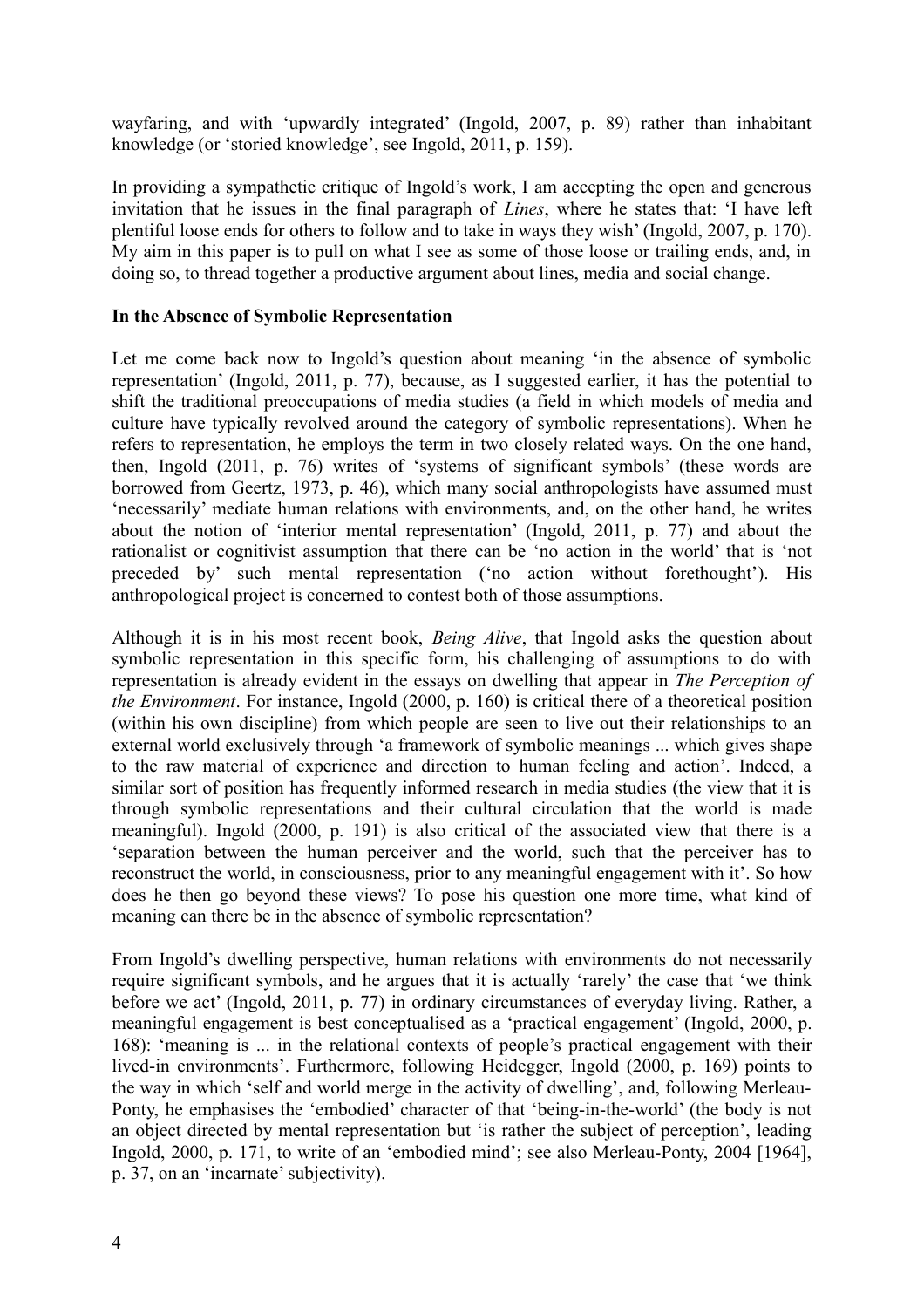A good illustration of what Ingold is getting at can be found in an account of his collaborative ethnographic research with Jo Lee on practices of walking in North-East Scotland. Lee and Ingold (2006, p. 83), taking a critical view of the well-known anthropological work of Clifford Geertz (see especially Geertz, 1973), declare their interest in the 'webs of significance' that are 'comprised of trails ... trodden on the ground, not spun in the symbolic ether, as people make their way about' (see also de Certeau, 1984, p. 93, on how the 'intertwining' paths of pedestrians in cities can create 'an urban "text"' that nevertheless 'remains ... other ... to representations'). This kind of meaning or significance emerges out of (rather than being imposed upon) bodily practice and mobility, as people's 'oft-repeated walks' (Lee & Ingold, 2006, p. 77) form '"thick lines" of ... meaningful place-making'. In other words, the meaningfulness in this context is directly associated with what geographer Yi-Fu Tuan (1977, p. v) once called 'environmental experience'. Such experience is far from simply 'raw material' (Ingold, 2000, p. 160) that is waiting to be given shape by 'a framework of symbolic meanings'.

So what could be the general consequences of Ingold's perspective (and, more broadly, of approaches that are 'phenomenologically inspired', see Lee & Ingold, 2006, p. 83) for the field of media studies? I will identify two potential consequences here, and will follow this up by anticipating likely objections. First, in the light of my discussion so far, Ingold's challenging of assumptions to do with representation should help those working within media studies to overcome the theoretical difficulties or limitations that result mainly from the field's importing of structuralism and (Saussurean) semiotics many years ago. Few academics in media (and cultural) studies today will explicitly identify themselves with this tradition of analysis, yet many, even in an academic field where the work of Bourdieu and de Certeau gets cited, would still subscribe to the view that it is only through representation that the world can be made to mean, and such a view already implies a problematic 'separation between the human perceiver and the world' (Ingold, 2000, p. 191). Secondly, it is my contention that media studies should be paying much greater attention to people's practical, meaningful engagements with media in everyday living, as well as to their accompanying routine practices. This must include attention to issues of embodied perception and habit in media use (see also Bennett, 2005, p. 93, on the problems associated with a traditional conception of media use 'as essentially disembodied, as if ... relations to ... media take place without ... eyes, ears ... and fingers being particularly involved'). For example, picking up on Tony Bennett's reference there to the involvement of fingers, John Tomlinson (2007, p. 108) points to the importance of investigating 'our habitual way of accessing and communicating via keyboards and keypads'. Such an investigation would require an understanding of precognitive familiarity with everyday environments (more specifically, of what Merleau-Ponty, 2002 [1962], p. 166, calls 'knowledge in the hands'; and similarly, see Ingold, 2004, 2011, on the world perceived through the feet).

Of course, I can already hear the sort of questions and attached objections that colleagues working in my own field might want to raise. Does a dwelling perspective or a nonrepresentational approach involve simply leaving behind a concern with cognition and the study of, say, images, speech and writing? Does close attention to embodied, habitual practices, to pre-cognitive familiarity with everyday environments or to the 'thick lines' (Lee & Ingold, 2006, p. 77) of meaningful place-making also involve leaving behind any commitment to addressing issues of social difference and power (because, after all, media and cultural studies have typically been characterised by political concerns)? Indeed, I note that in Nick Couldry's newly published book (I consider him to be one of the sharpest commentators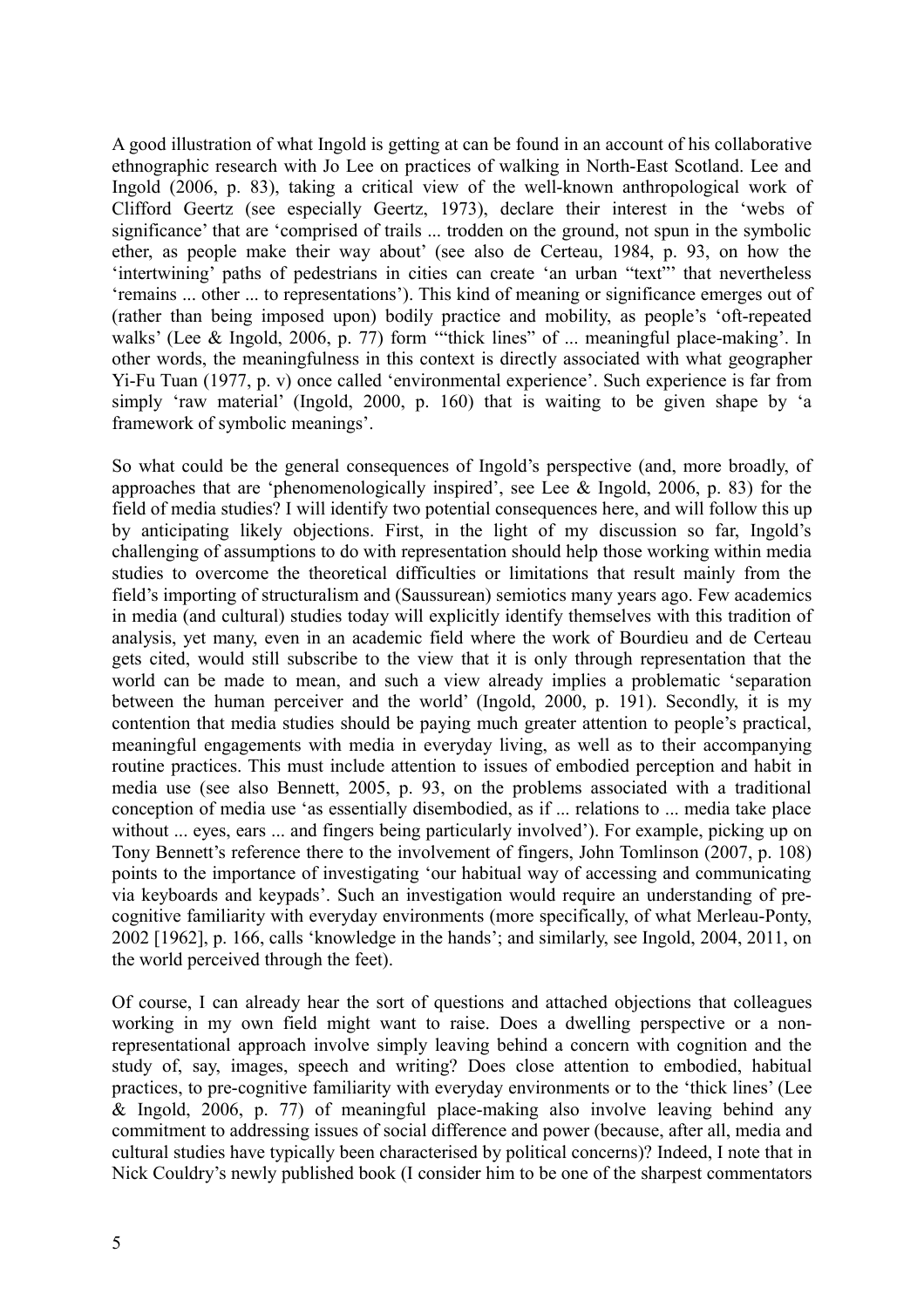in my field, and he is also known to media anthropologists), there is a dismissal of Thrift's non-representational theory, for roughly the reasons set out here, as 'deeply unhelpful for studying media' (Couldry, 2012, p. 31). This is despite the fact that Couldry (2012, p. 43; and see Couldry, 2010) is arguing, quite rightly in my view, for a focus on matters of practice or on 'what people are doing in relation to media'.

In order to respond to the first of the objections that I have anticipated (the question about what happens to the categories of cognition and representation after a turn to practice), I will go initially to Thrift (2004a, p. 90), who insists that 'none of this is meant to suggest that cognition is not important'. Rather, as he puts it, 'it is ... to radically extend what thinking might be' (Thrift, 2004a, p. 90), so as to appreciate the ways in which 'other thinking ... lies in the body' (it might be best to say that such knowing is intimately bound up with bodily practice and mobility in 'lived-in environments', see Ingold, 2000, p. 168). According to Thrift (2004a, p. 90), knowledge cannot be confined to the 'smallest part of thinking' that is 'explicitly cognitive' (I will be coming back to this point in the next section of my paper, when I discuss Ingold's closely related concept of inhabitant knowledge). In addition, Thrift (1996, p. 8) does not seek to deny what he terms 'the reality of representations'. However, what the non-representational theorists in geography are refusing to accept is the notion that language or representation can be somehow 'anterior to ... and determinative of' (Wylie, 2007, p. 164) day-to-day activity, preferring to regard communications involving images, speech and writing as 'in and of the world of embodied practice' (and the practice of writing is one of Ingold's concerns, see especially Ingold, 2007). Interestingly, that approach to communication resembles Volosinov's historical-materialist critique of 'abstract objectivism' (Volosinov, 1986 [1973], p. 58), by which Volosinov means Saussurean linguistics. For Volosinov (1986 [1973], p. 81), then, what became known as structuralism is guilty of 'reifying the system of language and ... viewing ... language as if it were external to the stream of verbal communication', when in fact 'language moves together with that stream and is inseparable from it ... language ... endures as a continuous process of becoming' (see also Ingold, 2011, p. 161, who quotes part of that passage from Volosinov).

Regarding the further possible objection that all of this is leaving behind issues of social difference and power, my argument is that it need not do so. Admittedly, my sympathetic critique of Ingold's work does not foreground politics (in any case, there are quite a lot of other things for me to deal with in this paper), but I want to insist that the adoption of a nonrepresentational or more-than-representational approach is not just about ditching concerns with difference and inequality. Let me take the example of Bourdieu's theory of practice.

Thrift (1999, p. 303) identifies Bourdieu as a 'non-representational' theorist, and Bourdieu's theory of practice, alongside the phenomenological philosophy of Heidegger and Merleau-Ponty (and the ecological psychology of Gibson, 1986 [1979]), has been important in the formation of Ingold's dwelling perspective. Indeed, Bourdieu has been described by one of his many collaborators as Merleau-Ponty's 'sociological heir' (Bourdieu & Wacquant, 1992, p. 20). Like the phenomenologists before him, Bourdieu (1990, p. 66) is particularly interested in an 'involvement in the world which presupposes no representation', and, in a fascinating discussion of bodily knowledge (defined as 'a practical comprehension of the world quite different from the ... decoding that is normally designated by the idea of comprehension', see Bourdieu, 2000, p. 135), he writes: 'The agent engaged in practice knows the world but ... as Merleau-Ponty showed ... knows it ... without objectifying distance ... is caught up in it ... inhabits it like ... a familiar habitat ... feels at home' (Bourdieu, 2000, pp. 142-3). A key concept of Bourdieu's, of course, is that of 'habitus' (a set of 'durable,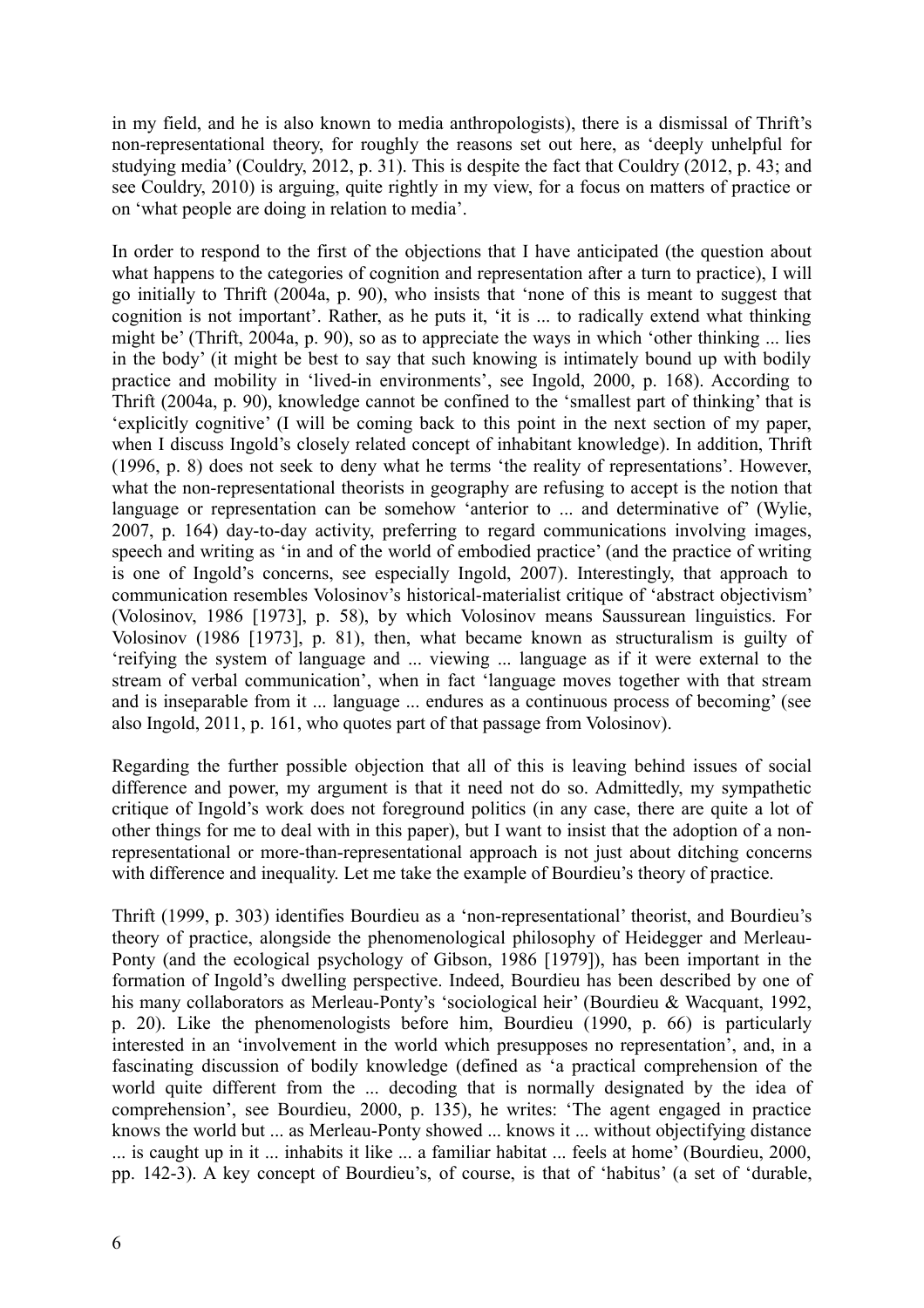transposable dispositions' that are embodied, see Bourdieu, 1977, p. 72), but where his ideas on embodiment go beyond Merleau-Ponty's is in relating bodily dispositions to social positions and inequalities, so as to understand what he calls the 'coincidence between habitus and habitat' (Bourdieu, 2000, p. 147) in particular social-historical conditions. This is a move that serves precisely to politicise habitual practices, pre-cognitive familiarity and meaningful place-making, because it raises questions about who feels at home (or feels uncomfortable) in which specific social situations and contexts. Ingold (2000, p. 162) is clearly aware of Bourdieu's attention to such differences, and is keen to stress that when people 'from different backgrounds orient themselves in different ways, this is not because they are interpreting the same sensory experience in terms of alternative cultural models or cognitive schemata, but because ... their senses are differently attuned to the environment'.

#### **The Primacy of Movement**

In the previous section, whilst explaining how meanings emerge out of practices, I touched in passing on Ingold's relating of matters of dwelling and movement (I also hinted at the importance of his concept of inhabitant knowledge), and the time has come for me to discuss those things in greater detail. As Ingold (2011, p. 4) points out in the prologue to *Being Alive*, the most recent 'phases' of his 'efforts to restore anthropology to life' have involved considerations of 'the notion of "dwelling"' and 'the idea that life is lived along lines', yet he sees these very much as overlapping considerations: 'I have not ceased thinking about dwelling in my current explorations ... of the line, which grew from the realisation that every being is instantiated in the world as a path of movement along a way of life.' Thrift (1999, p. 308) once commented, helpfully, that a dwelling perspective is 'based upon the primacy of practices', but, as a result of the overlap between the research phases mentioned above, Ingold speaks today of the primacy of movement. In fact, this leads him to express some retrospective doubts over his use of the word 'dwelling', since he feels it is in danger of suggesting a 'snug, well-wrapped localism that is out of tune with an emphasis on the primacy of movement' (Ingold, 2011, p. 12; see also Ingold, 2008), and he therefore states his preference 'for the less loaded concept of habitation'.

Whether or not the term continues to be employed (and personally, although I like Ingold's talk of 'a process of inhabiting', see Ingold, 2008, p. 1808, I see no reason why the concept of dwelling should be dropped altogether), the crucial point here is that dwelling, habitation or place-making always has to be theorised in relation to 'movements to, from and around' (Lee & Ingold, 2006, p. 76), so that place is never simply associated with stasis and location. Ingold (2007, p. 2) is absolutely correct in asking, near the start of his *Lines*, 'how could there be places ... if people did not come and go?' 'Life on the spot' (Ingold, 2007, p. 2), he continues, 'surely cannot yield an experience of place', because 'every somewhere must lie on one or several paths of movement to and from places elsewhere'. Earlier in my paper, too, I referred to Lee and Ingold's noticing of oft-repeated walks ('circuits around the city', see Lee & Ingold, 2006, p. 77), which can be thought of as lines of meaningful place-making. Dwelling or inhabiting depends upon movement (and, following Urry, 2007; see also Elliott & Urry, 2010, I am proposing that the concern with movement is extended to include an interest in imaginative, virtual and mobile-communicative travel, with which bodily practice and mobility are so closely bound up).

This focus on movement brings me to Ingold's valuable ideas about inhabitant knowledge. In my view, this particular concept is of the utmost relevance to anyone who may be interested (as I am) in the possibility of developing non-representational, non-media-centric media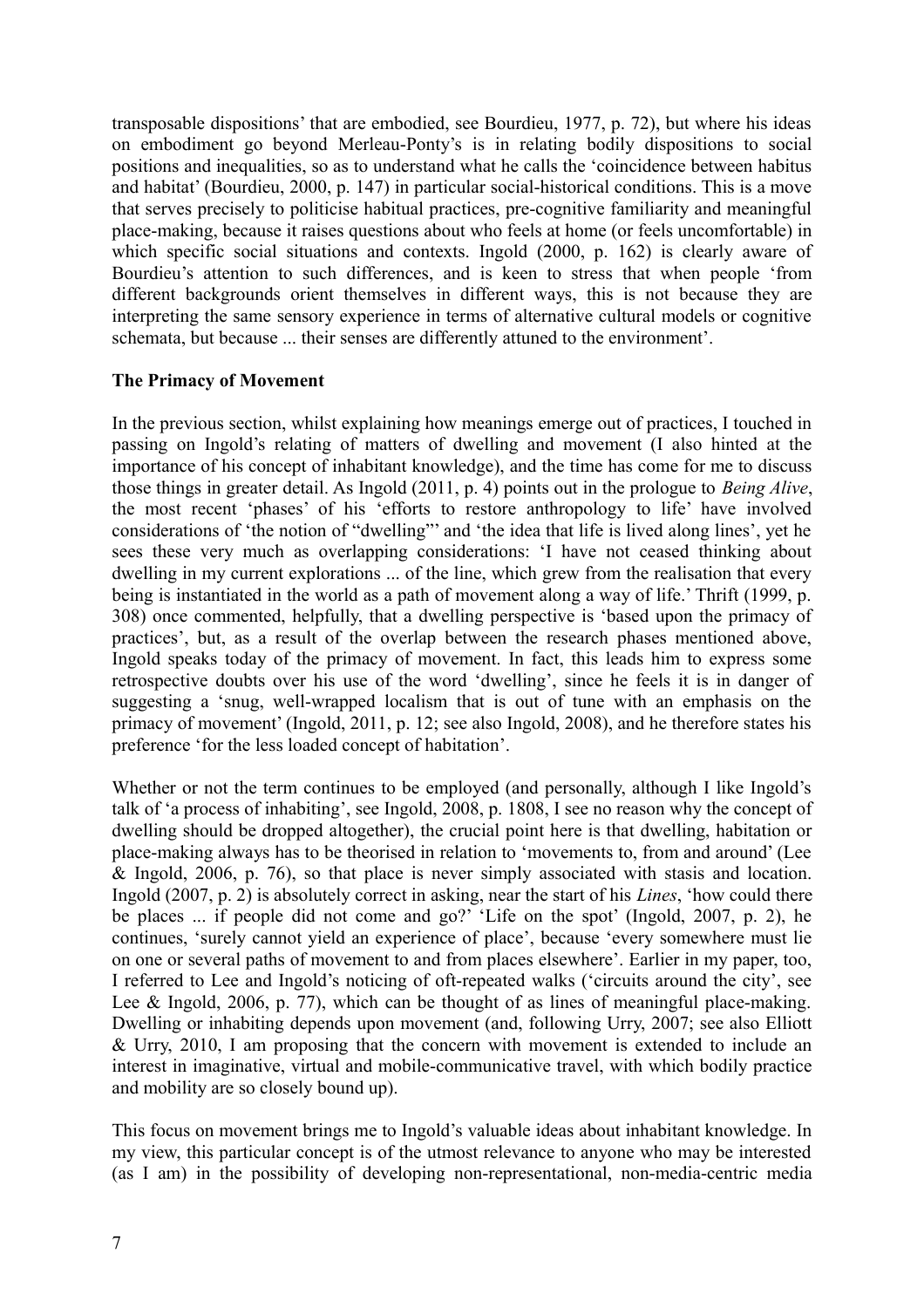studies. However, I need to discuss the way in which Ingold employs the term in his own work before I get round to addressing its relevance for the study of media in everyday living.

The concept of inhabitant knowledge gets a good airing in Ingold's reflections on maps and on 'what it means to know one's whereabouts' (Ingold, 2000, p. 219). In the course of these reflections, he mentions two kinds of map. There are those that are 'held ... in the hand' (Ingold, 2000, p. 219) and those that are often assumed to be carried about 'in the head', the first of which he refers to as 'an artefactual map' (or 'cartographic map', see Ingold, 2007, p. 88) and the second of which has been called a '"cognitive" map'. An artefactual map is produced by surveyors who join up 'observations taken from a number of fixed points' (Ingold, 2007, p. 88) to offer an apparent view from above. Cartographic knowledge is, as Ingold (2007, p. 89) neatly puts it, 'upwardly' integrated, and he accepts that on occasion an artefactual map might be helpful in the hands of a 'stranger ... in unfamiliar country' (Ingold, 2000, p. 219). Meanwhile, proponents of the notion of a cognitive map are assuming that 'we are all surveyors in our everyday lives' (Ingold, 2007, p. 88), collecting a range of fixed-point data 'from which ... the mind assembles a ... representation of the world' to guide movement. For Ingold, though, such in-the-head maps do not exist. This is because 'the ways of knowing of inhabitants go along ... not up' (Ingold, 2007, p. 89), hence his pivotal claim that: 'Inhabitants ... know as they go' (Ingold, 2011, p. 154). In other words, 'inhabitant knowledge ... is alongly integrated' (Ingold, 2007, p. 89) and inhabitants know 'by way of their practice' (Ingold, 2011, p. 159). 'Far from being ancillary to the ... collection of data ... for subsequent processing', insists Ingold (2011, p. 154), 'movement is ... the inhabitant's way of knowing.' Most of the time, in practical, meaningful engagements with lived-in environments, 'we know where we are' (Ingold, 2000, p. 219) perfectly well without the aid of either an artefactual or a cognitive map (that is, in the absence of symbolic representation). Ordinary skills of orientation and wayfaring involve determining 'one's current position within the historical context of journeys previously made ... journeys to, from and around' (Ingold, 2000, p. 219).

What I want to open up here, then, is an exploration of how media users know as they go. Media users have what Ingold describes as alongly integrated inhabitant knowledge, both in terms of their embodied relationships to the range of media technologies that they incorporate into their routines through habitual use and in terms of their technologically mediated mobilities (as they repeatedly move through and thereby inhabit, say, on-screen worlds). Taking Ingold's concept of inhabitant knowledge as a source of inspiration, might it be possible, I wonder, to approach media in everyday living primarily via questions about habitation, orientation and wayfaring? To give some indication of the way forward for such an exploration, I will offer just a few examples.

My initial example is one drawn from personal experience. A few years ago, having left the UK to live and work in Australia, I was watching television in Melbourne for the first time, sitting on somebody else's sofa in a rented house. Although certain programmes were known to me already (since a small number of the shows were also being screened in Britain), and while the basic technology of the television set was obviously familiar, the various channels and schedules, along with many of the personalities, were unknown. Like Ingold's 'stranger ... in unfamiliar country' (Ingold, 2000, p. 219) with a printed map, or like the car driver in an unknown area who makes use of a satellite-navigation system, I initially consulted a television guide to enable me to identify my locations (in Ingold's words, my '"being here" and "going there"'). For the most part, though, it was through my improvised wanderings in that media environment, over a period of several months, that I gradually got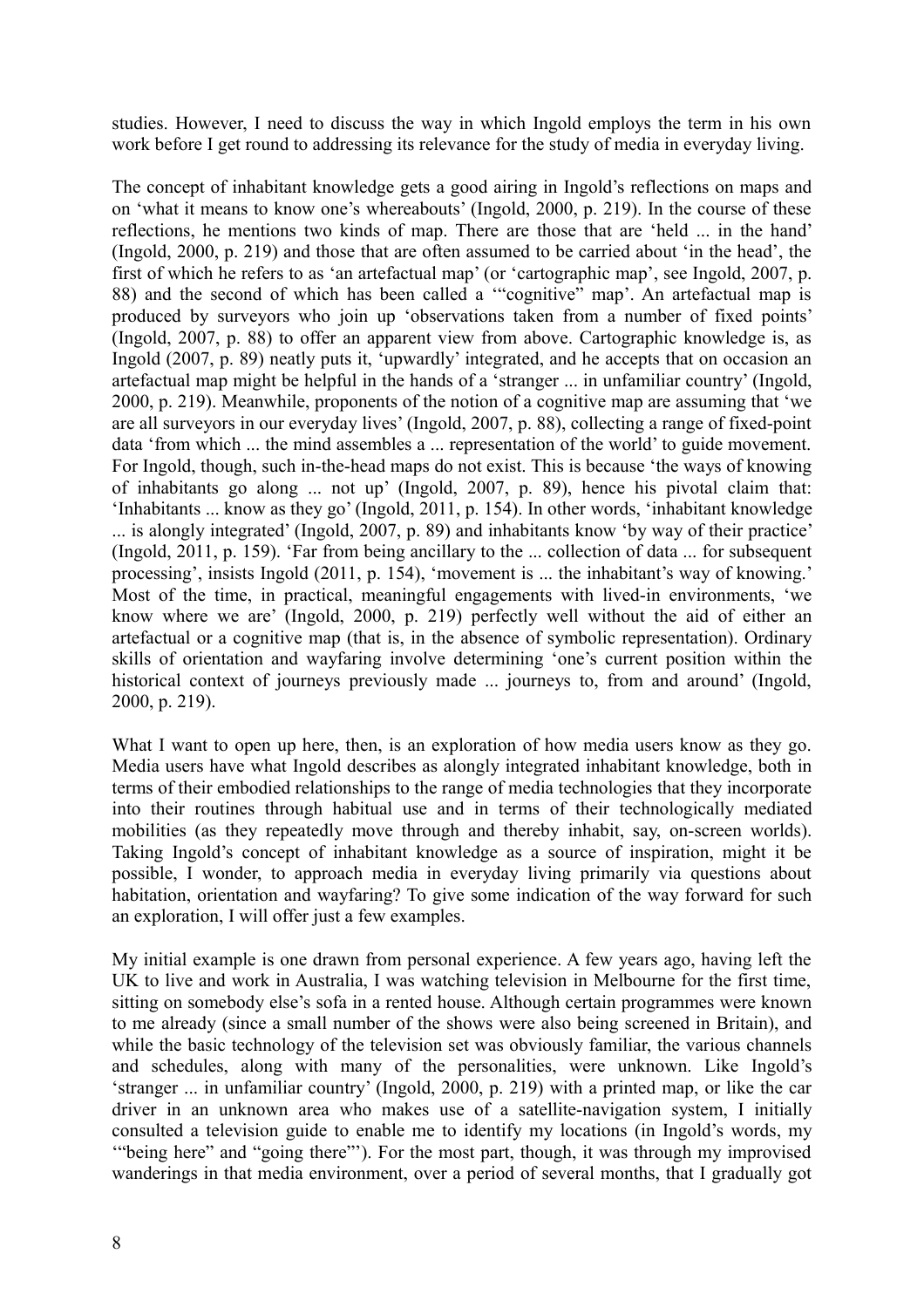my bearings and came to feel at home and comfortable with television in Melbourne, as well as coming to feel at home and comfortable on the borrowed sofa. After a while, my fingers and thumbs were operating the remote-control device with ease (suggesting a rather different sense of the term digital media!), as I was engaging simultaneously in imaginative travel.

For my next example, I turn to the old medium of the newspaper, which evidently has characteristics and affordances that differ in certain respects from those of television. It would be safe to assume that the regular readers of any particular daily newspaper are expecting to see something new each day that they buy it, because they do so for the overt purpose of accessing news. However, a possibly more significant aspect of their engagement with and attachment to the newspaper is their finding of the same things over and over, day after day. A newspaper's layout, then, tends to be fairly constant, so that readers are able to get around there with ease (they have developed a pre-cognitive familiarity with it on the basis 'of journeys previously made', see Ingold, 2000, p. 219). They turn the pages with their fingers and thumbs, having acquired the necessary bodily dispositions to 'make their way about' (Lee & Ingold, 2006, p. 83), although it is also worth noting here that the regular readers of a popular tabloid might struggle to make their way about in, and may feel uncomfortable with, a broadsheet newspaper (and vice versa). Pauses are taken at the entertainment section, the sports pages and so on, and over time readers have become accustomed to the 'genres of ... performance' (Volosinov, 1986 [1973], p. 96) of the journalists who routinely contribute columns. I would add that newspapers, as an early instance of what are now known as mobile media, allow their users to get around simultaneously in other settings too, as they walk and pause in the street or as they travel by bus and train.

In the case of internet use, whether it involves sitting in front of a desktop computer or handling a mobile-media technology whilst on the move, often in the midst of other activities, there are broadly similar issues that have to do with embodiment, habit and mobility. For instance, returning to Tomlinson's point about investigating communications 'via keyboards and keypads' (Tomlinson, 2007, p. 89), it is necessary to consider the skilful, knowledgeable movements of hands as digits press down on the keys at a rapid rate. As sociologist Nick Crossley (2001, p. 122) has noted, when writing several years ago about his own use of a computer keyboard, 'my fingers just move in the direction of the correct keys ... however ... I could not give a reflective ... account of the keyboard layout'. Of course, the reason that he could not give a reflective account of this layout (if separated from the laptop I am currently working on, neither could I) is because his knowledge of it is pre-cognitive or 'pre-reflective' (Crossley, 2001, p. 122), and is part of a wider 'capacity to move around ... without first having to think how to do so' (that is, without first having to think in an 'explicitly' cognitive fashion, see Thrift, 2004a, p. 90). A further example of that sort of bodily knowledge is provided by Mark Nunes (2006, p. 39), who has written of internet users' routine 'point-andclick' practices, which involve manoeuvring a mouse to shift the cursor and 'knowing the proper speed to "double click"' (Nunes, 2006, p. 41). Nowadays, these point-and-click practices are increasingly being replaced by a sliding and tapping of the fingers on a touchpad or a touch-screen device. Crucially, though, it is important to emphasise the close fit between those manual dexterities and users' experiences of dwelling and moving online (partly because so many of the early claims about internet use had to do with its supposedly disembodied character). Going to personal homepages and email inboxes, or taking paths through familiar computer-game worlds, also typically involves what Crossley (2001, p. 122) calls the capacity for movement 'without first having to think' (even if he was not referring to movement of this kind when these words were written). Like knowing 'in the hands'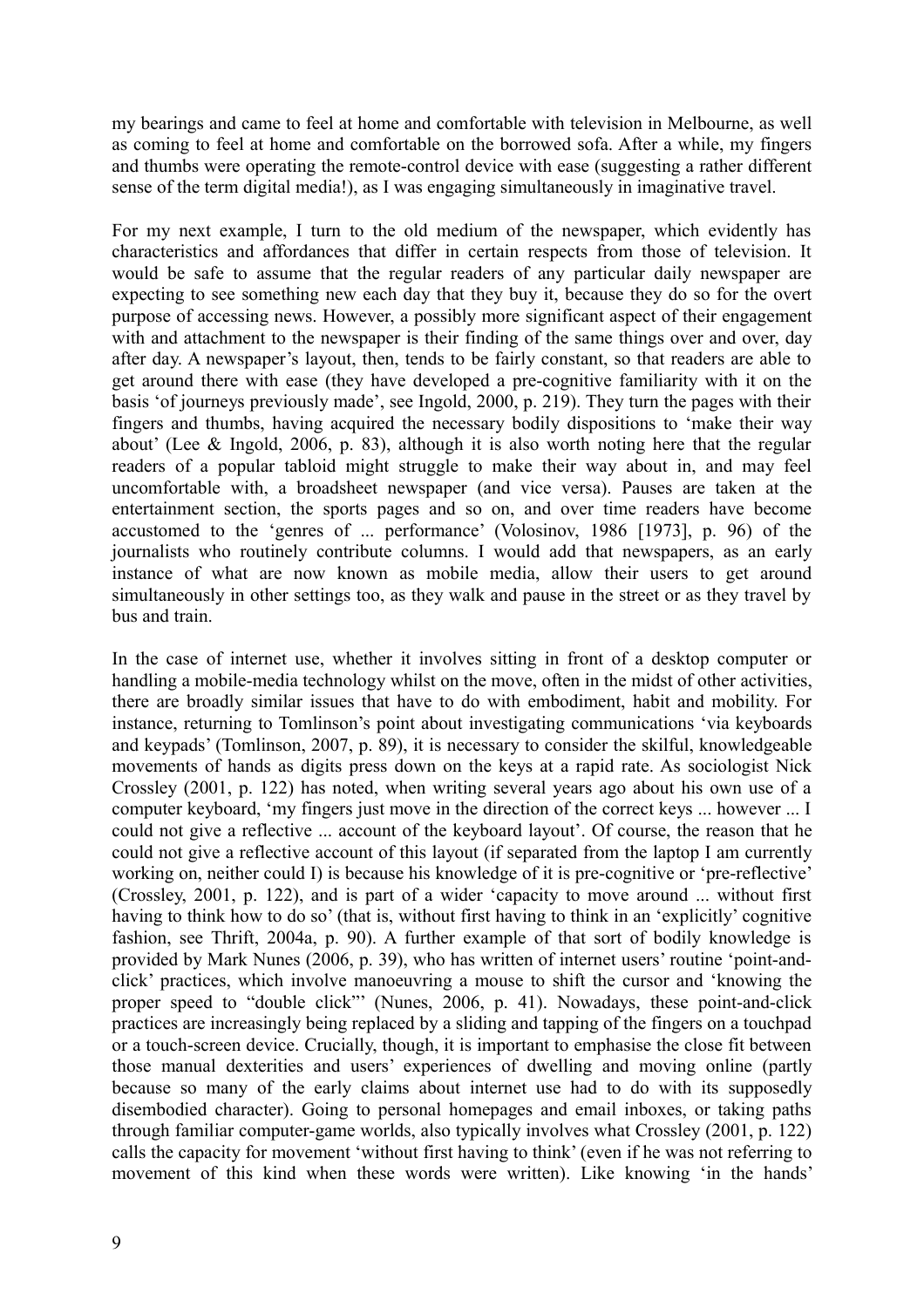(Merleau-Ponty, 2002 [1962], p. 166) how to make one's way about on a keyboard or keypad, knowledge of how to get around such online settings is alongly integrated.

At this point in the paper, before I get to my criticism of Ingold's view of social change, let me respond to one further anticipated question and objection, which I can imagine coming from some of those who specialise in studies of new media. Is this attempt to apply Ingold's ideas about inhabitant knowledge in danger of simply reiterating notions of virtual place and navigation that have been around for a long time now in considerations of internet use? For example, back in the 1990s, architectural and media theorist William Mitchell (1995, p. 22) was already referring to 'virtual places' that 'serve as shared access, multiuser locations' (and outside academia, too, there has long been talk of visiting sites and navigating the net). More recently, and more promisingly from my perspective, geographer Paul Adams (2005, p. 17) makes the interesting observation that: 'Navigation skills learned in physical spaces help children get around in virtual spaces and vice versa.' However, there remain certain difficulties with such earlier conceptions. In Mitchell's case, the giveaway term in the quotation above is 'locations' (Mitchell, 1995, p. 22), since he regards a virtual place primarily as a location rather than as a practical accomplishment involving movements to, from and around. Like many others who have written or spoken of virtual places (often used interchangeably with the term virtual spaces), Mitchell tends to understand place in relation to the 'fact of occupation' (Ingold, 2000, p. 185) rather than in relation to what Ingold defines as dwelling or habitation. I have far greater sympathy for what Adams is seeking to do when he brings together offline and online movements, but the main problem there, for me, is his continued employment of the word navigation, which suggests an association with cartographic knowledge rather than with inhabitant knowledge. My own preference, then, would be to talk about these things in terms of 'everyday skills of orientation' (Ingold, 2000, p. 219) and practices of wayfaring, which provides me with a convenient lead into the concluding section of my paper.

### **An Interesting Question**

Having stated that Ingold himself pays little attention to people's media uses today, I should acknowledge that there is an endnote in his latest book in which he does reflect briefly on the lines of internet use. Given the rarity of his references to contemporary media of communication, I will reproduce that endnote here almost in full (one of the things that I have left out is a rather dated use of the metaphor of surfing):

To me, as a relatively inexperienced user, navigating the internet is a matter of activating a sequence of links that take me, almost instantaneously, from site to site. Each link is a connector, and the web itself is a network of interconnected sites. Travel through cyberspace thus resembles transport. Experienced users, however, tell me that ... they follow trails like wayfarers, with no particular destination in mind. For them, the web may seem more like a mesh than a net. How, precisely, we should understand 'movement' through the internet is an interesting question. (Ingold, 2011, p. 249)

I absolutely agree with Ingold that this is an interesting question! Indeed, although it is tucked away in the small print at the back of *Being Alive*, for me it comes close to the importance of his interesting question about meaning in the absence of symbolic representation. This is because it promises to open up a wider consideration of media uses as practices of wayfaring, along the lines I have at least begun to indicate in the preceding pages. The problem is that he quickly passes over it by adding that 'it is ... most certainly beyond my own competence ... to address it further' (Ingold, 2011, p. 249). Now, whilst Ingold's admission could be regarded as refreshing academic honesty (and I have to admit that it would be beyond my competence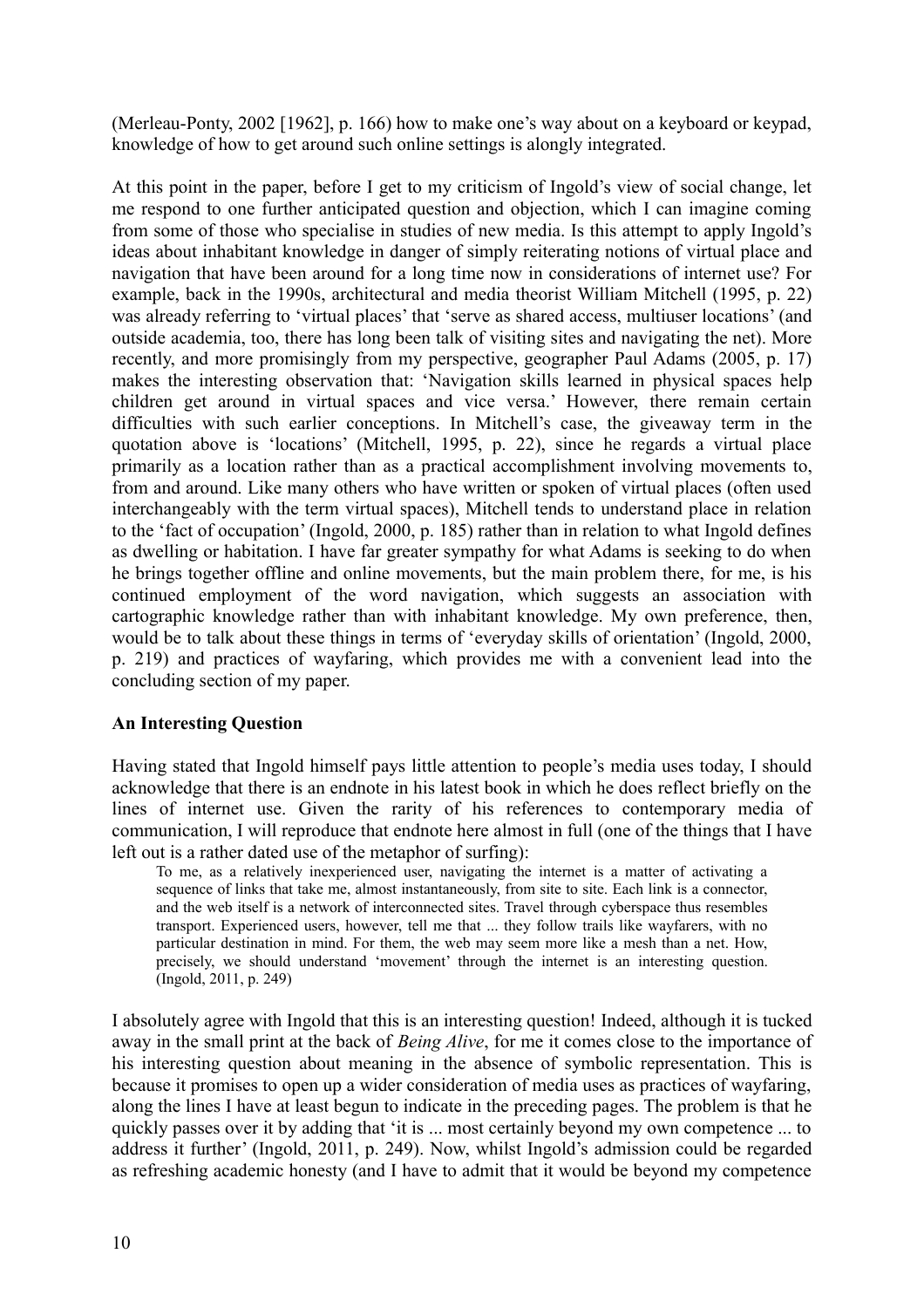to address issues of reindeer herding in northern Finland, about which Ingold knows much), my feeling is that he is being rather too dismissive of a kind of media use that might cause trouble for his account of social change and of modern metropolitan societies.

In order to develop my critique, I need to deal with Ingold's distinction between transport and wayfaring, which runs through his endnote on internet use (remember that for him 'navigating the internet ... resembles transport', see Ingold, 2011, p. 249, whereas other users may 'follow trails like wayfarers' and experience the internet as 'more like a mesh than a net'). To start with, though, as a way into my discussion of that distinction (and before I touch briefly on his concept of 'meshwork', see Ingold, 2011, p. 63), I want to consider what he has to say about stories and their relationship to wayfaring.

Ingold (2000, p. 219) makes the intriguing remark that finding one's way about 'resembles storytelling' (referring elsewhere to 'narratives' of movement, see Ingold, 2000, p. 237), and this view of storytelling and wayfaring appears to owe much to one originally offered by de Certeau (1984, p. 110) in his work on walking in the city, where he writes of 'the pedestrian unfolding of ... stories'. In addition, just as Ingold compares everyday practices of getting around with storytelling, so he is interested in approaching story-journey relations from the opposite direction, too, asking whether involvement in a story (including the reading or hearing of a narrative) could be understood as making one's way about in an environment. His answer is that it is possible to conceptualise stories in this manner, since 'the storyline goes along' (Ingold, 2007, p. 90) and because 'in the story, as in life, it is in ... movement ... that knowledge is integrated' (Ingold, 2011, p. 161; see also de Certeau, 1984, p. 115, who insists that: 'Every story is a travel story').

I welcome this distinctive perspective on narrative. It serves precisely to highlight matters of dwelling or habitation and movement, and it suggests productively bringing together investigations of bodily and imaginative mobilities. Still, for reasons that will become clearer shortly, Ingold's examples of, say, reading as wayfaring are far from contemporary. For instance, he notes the way in which: 'Commentators from the Middle Ages ... would time and again compare reading to wayfaring, and ... the page to an inhabited landscape ... to read ... was to retrace a trail through the text' (Ingold, 2007, p. 91).

Is it really necessary for Ingold to go quite so far back, in order to come up with an example of how involvement in a story might be understood as making one's way about in an environment? For instance, recalling an aspect of Scannell's work on radio, television and modern life (Scannell, 1996), I wonder whether a broadcast soap opera or continuous serial can also be thought of as 'an inhabited landscape' (Ingold, 2007, p. 91) for its regular followers? While such programmes are sometimes denigrated, Scannell (1996, p. 156) actually regards soap operas as 'among the most remarkable things that broadcasting does'. These stories, some of which have been running several times a week for several decades, provide listeners and viewers with routine 'access to ... fictional worlds' (Scannell, 1996, p. 159) of a sort that 'corresponds closely to the forms of access one has to the people in one's own everyday world'. The narratives unfold, then, at the same rate as the life-times of listeners and viewers, and have 'no perceptible ending' (Scannell, 1996, p. 157). Furthermore, regular followers are able to draw on their knowledge of the serials' pasts (in Ingold's terms, the historical context of journeys previously made) so as to speculate on possible narrative futures. My guess, though, is that Ingold, who has nothing to say about radio and television (let alone soap operas) in his writing on stories, would be reluctant to accept the comparison I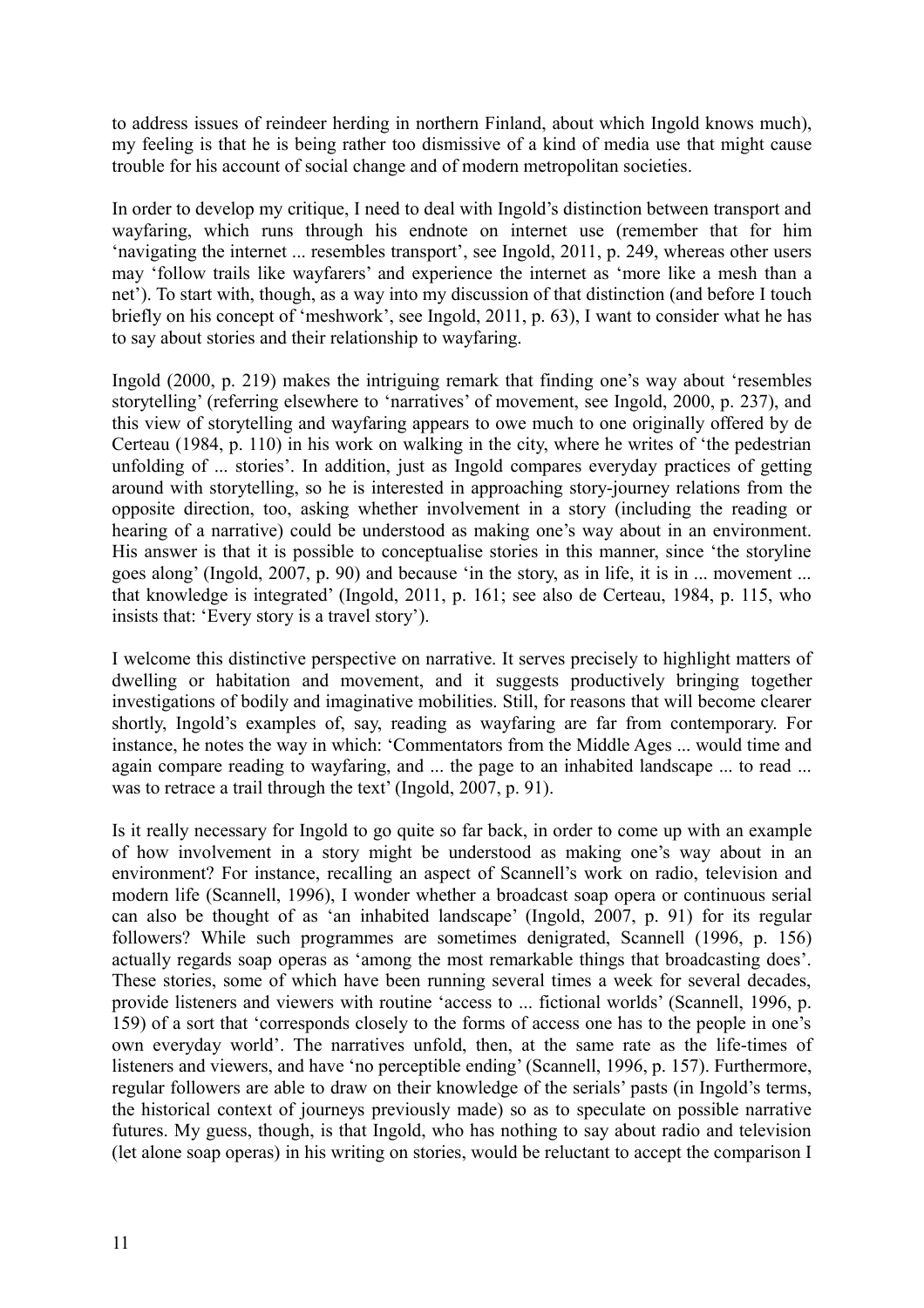have just made between his work and Scannell's. Let me try to explain why it is that I am assuming this.

Staying with stories for a little while longer, I need to go back to Ingold's note on how commentators 'from the Middle Ages ... compare reading to wayfaring' (Ingold, 2007, p. 91), because he adds that 'there is no difference, in principle, between the handwritten manuscript and the story voiced in speech' (in other words, between the reading or hearing of such a manuscript). However, he proceeds to say something else that is crucial for an appreciation of his broadly pessimistic view of modernity. Once again, given the significance of this statement, I will quote Ingold (2007, pp. 91-2) at length:

There is ... a fundamental difference between the line that is written or voiced and that of a modern typed or printed composition. ... Writing as conceived in the modern project is not ... inscription ... the lines of the plot are not traced by the reader. ... These lines are connectors. To read them ... is to study a plan rather than to follow a trail ... the modern reader surveys the page as if from a great height. ... But ... does not inhabit it.

For him, the technologies of the typewriter and, later, the word processor (indeed, more generally, the technologies of printing) are seen as part of a wider historical process in which 'the line became straight' (Ingold, 2007, p. 152). He acknowledges 'that typing is a manual operation' (Ingold, 2007, p. 144), but his contention is that, in contrast to the hand movements of the scribe, the hands 'of ... typists dance on ... the keyboard, not on ... the page'. His view seems to be that using a keyboard to compose a text is somehow less human than writing with a pen.

It is noticeable, in the passage reproduced above, that Ingold (2007, p. 91) is drawing a parallel between the 'modern typed or printed composition' and the cartographic map. I detect this in his notion that the contemporary reader is studying 'a plan' (Ingold, 2007, p. 92) and surveying the page 'as if from a great height', rather than following 'a trail' and thereby inhabiting the page. In thinking of 'the lines of the plot' as 'connectors' (Ingold, 2007, p. 92), he is also inviting a further comparison, this time with the various transportation networks that he associates with modern metropolitan societies. His assessment of modernity identifies changes in each of the three 'related fields of travel ... mapping ... and textuality' (Ingold, 2007, p. 75), and, having so far covered maps and texts, my emphasis shifts now to travel and to that distinction made by Ingold between wayfaring and 'destination-oriented transport'.

The specific examples that Ingold gives of travel as wayfaring are taken mainly from reports of research carried out by other anthropologists, and most of these examples relate to cultural contexts that he would presumably see as being beyond, though not untouched by, modern metropolitan societies. In the majority of cases, they have to do with bodily mobility on foot. Sometimes they feature movement that is powered by animals or by the wind. Where they do occasionally feature a technology such as 'a motor-bike ... or snowmobile' (Ingold, 2007, p. 78), or even 'the car', the drivers of those vehicles are not in modern urban settings. For instance, Ingold (2007, p. 78) notes that: 'In the Australian Western Desert Aboriginal people have turned the car into an organ of wayfaring ... in the bush ... cars are driven gesturally.' When Ingold has been involved in collaborative research that is partly about movements in urban settings (see again Lee & Ingold, 2006), it is telling that this is an ethnography of walking, just as de Certeau's earlier account of the 'wandering lines' (de Certeau, 1984, p. xviii) and intertwining paths of a 'mobile city' (de Certeau, 1984, p. 110) is concerned with pedestrian movement rather than with, say, practices of 'driving in the city' (Thrift, 2004b). Indeed, the difficulty that I have with Ingold's view of keyboard use is similar to one that Thrift (2004b) has with de Certeau's walking-in-the-city thesis. Thrift is puzzled by the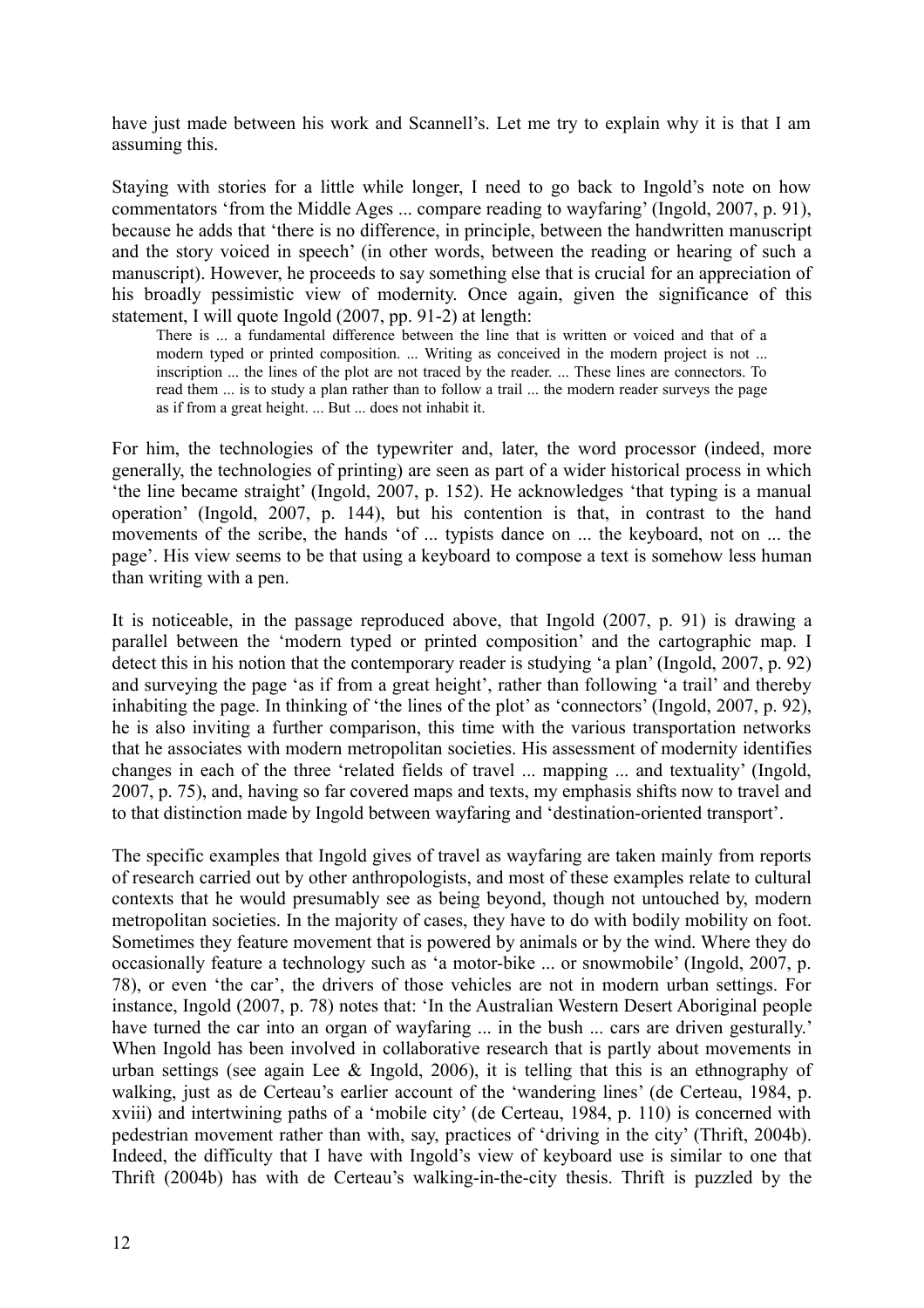absence of the car in de Certeau's arguments about the inhabiting of urban settings, suggesting that this may be because de Certeau implicitly understands walking as more human (embodied and sensuous) than driving. For Thrift (2007, p. 10), the human is a 'toolbeing'. The car is therefore regarded as a means of dwelling or habitation, and practices of driving as profoundly embodied and sensuous. This would include, of course, driving in a modern metropolis just as much as 'in the bush' (Ingold, 2007, p. 78).

Ingold's selection of examples with which to illustrate travel as wayfaring has to be seen in the light of his contrasting conceptualisation of transport. Transportation, for him, is not to 'go along ... to thread one's way through the world' (Ingold, 2007, p. 79) as the wayfarer or inhabitant does, but to be moved instead 'from point to point across its surface'. He regards transport, then, as the mode of travel that characterises modern metropolitan societies, and he distinguishes 'the network as a set of interconnected points from the meshwork as an interweaving of lines' (Ingold, 2011, p. 64). So, for instance, Ingold (2011, p. 152) writes of 'transport systems that span the globe', such as the system of international air travel, as having 'converted travel ... into ... an experience of ... enforced immobility and sensory deprivation', to the extent that the traveller 'who departs from one location and arrives at another is, in between, nowhere at all' (Ingold, 2007, p. 84; see also Augé, 2009 [1995], for a surprisingly similar and equally problematic position on the so-called 'non-places' of transit). Whilst Ingold's case is eloquently argued, I find his perspective on transport and social change to be unnecessarily dark and negative (even if he is confident in his assertion that ultimately life 'will not be contained', see Ingold, 2007, p. 103). At the same time, I have no desire to deny that there are containing elements of modern social organisation, and nor do I wish to adopt the unbridled optimism of de Certeau (1984, p. 40), who is overly concerned to flag up the 'clever tricks of the "weak"'. What I have sought to do in this paper, though, is to start to widen the applications of certain key ideas in Ingold's work. Let me ask once more: might it be possible to approach media in everyday living primarily via questions about habitation, orientation and wayfaring? If the answer is a positive one, there needs to be a discussion of methodological challenges now facing media studies (and media anthropology), so as to find better ways of researching the combination of bodily and technologically mediated mobilities in people's day-to-day routines. Such a discussion is beyond the scope of the current paper.

# **References**

Adams, P. (2005) *The Boundless Self: Communication in Physical and Virtual Spaces* (Syracuse, NY: Syracuse University Press).

Augé, M. (2009 [1995]) *Non-Places* (London: Verso).

Bennett, T. (2005) 'The Media Sensorium: Cultural Technologies, the Senses and Society', in M. Gillespie (ed.) *Media Audiences* (Maidenhead: Open University Press).

Bourdieu, P. (1977) *Outline of a Theory of Practice* (Cambridge: Cambridge University Press).

-- (1984) *Distinction: A Social Critique of the Judgement of Taste* (London: Routledge and Kegan Paul).

-- (1990) *The Logic of Practice* (Cambridge: Polity).

-- (2000) *Pascalian Meditations* (Cambridge: Polity).

Bourdieu, P. & L. Wacquant (1992) *An Invitation to Reflexive Sociology* (Cambridge: Polity).

Couldry, N. (2010) 'Theorising Media as Practice', in B. Bräuchler & J. Postill (eds) *Theorising Media and Practice* (Oxford: Berghahn).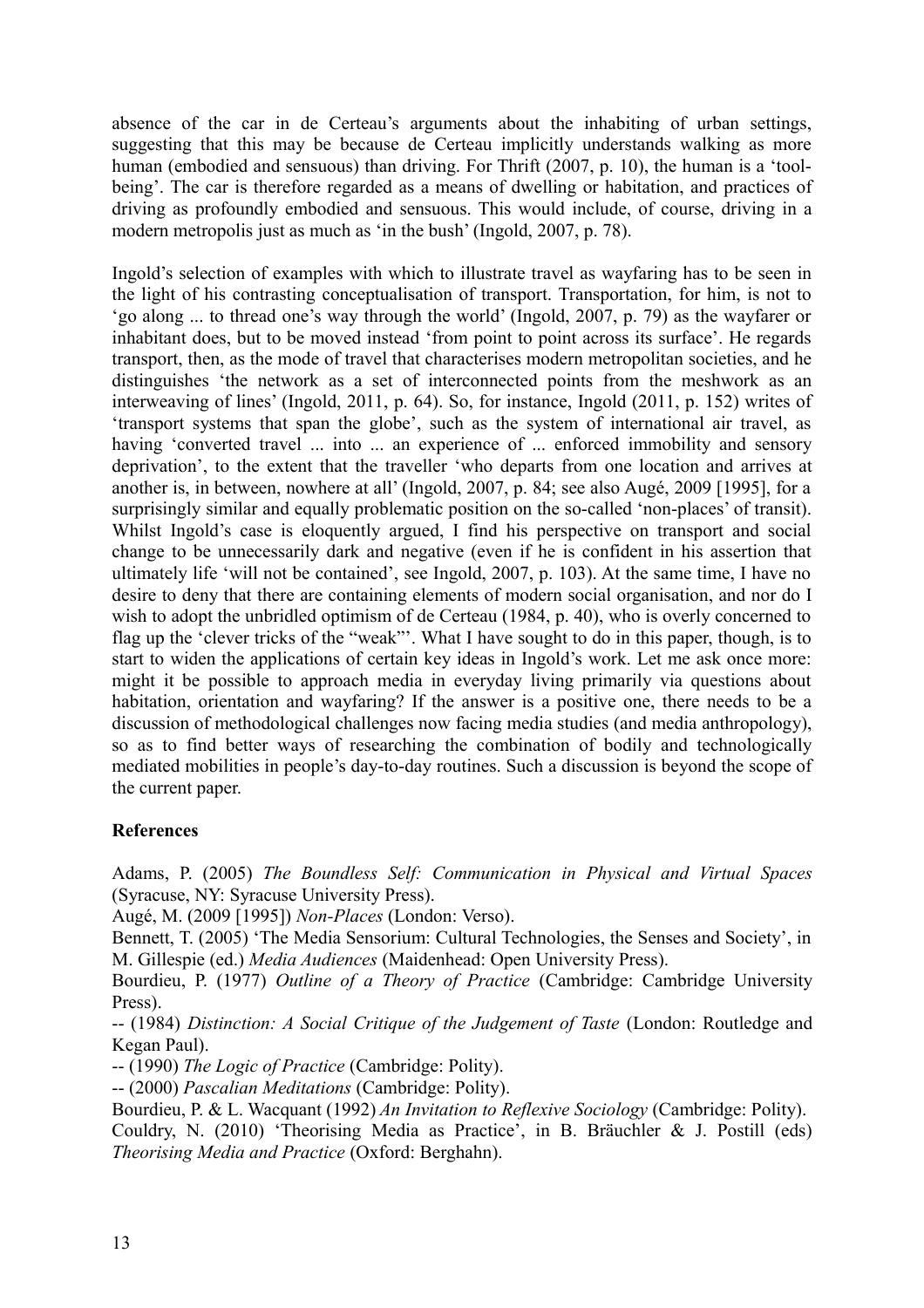-- (2012) *Media, Society, World: Social Theory and Digital Media Practice* (Cambridge: Polity).

Crossley, N. (2001) *The Social Body: Habit, Identity and Desire* (London: Sage).

de Certeau, M. (1984) *The Practice of Everyday Life* (Berkeley, CA: University of California Press).

Elliott, A. & J. Urry (2010) *Mobile Lives* (London: Routledge).

Geertz, C. (1973) *The Interpretation of Cultures: Selected Essays* (New York: Basic Books).

Gibson, J. (1986 [1979]) *The Ecological Approach to Visual Perception* (Hillsdale, NJ: Lawrence Erlbaum).

Giddens, A. (1984) *The Constitution of Society: Outline of the Theory of Structuration* (Cambridge: Polity).

-- (1990) *The Consequences of Modernity* (Cambridge: Polity).

-- (1991) *Modernity and Self-Identity: Self and Society in the Late Modern Age* (Cambridge: Polity).

Hall, S. (1980) 'Encoding/Decoding', in S. Hall, D. Hobson, A. Lowe & P. Willis (eds) *Culture, Media, Language: Working Papers in Cultural Studies, 1972-79* (London: Hutchinson).

Heidegger, M. (1962) *Being and Time* (Oxford: Blackwell).

-- (1993 [1971]) 'Building Dwelling Thinking', in D. Krell (ed.) *Martin Heidegger: Basic Writings* (London: Routledge).

Ingold, T. (1995) 'Building, Dwelling, Living: How Animals and People Make Themselves at Home in the World', in M. Strathern (ed.) *Shifting Contexts: Transformations in Anthropological Knowledge* (London: Routledge).

-- (2000) *The Perception of the Environment: Essays on Livelihood, Dwelling and Skill* (London: Routledge).

-- (2004) 'Culture on the Ground: The World Perceived through the Feet', *Journal of Material Culture*, 9(3), pp. 315-40.

-- (2007) *Lines: A Brief History* (London: Routledge).

-- (2008) 'Bindings against Boundaries: Entanglements of Life in an Open World', *Environment and Planning A*, 40(8), pp. 1796-810.

-- (2011) *Being Alive: Essays on Movement, Knowledge and Description* (London: Routledge).

Lee, J. & T. Ingold (2006) 'Fieldwork on Foot: Perceiving, Routing, Socializing', in S. Coleman & P. Collins (eds) *Locating the Field: Space, Place and Context in Anthropology* (Oxford: Berg).

Merleau-Ponty, M. (2002 [1962]) *Phenomenology of Perception* (London: Routledge).

-- (2004 [1964]) 'Merleau-Ponty's Prospectus of His Work', in T. Baldwin (ed.) *Maurice Merleau-Ponty: Basic Writings* (London: Routledge).

Mitchell, W. (1995) *City of Bits: Space, Place and the Infobahn* (Cambridge, MA: MIT Press).

Moores, S. (1988) '"The Box on the Dresser": Memories of Early Radio and Everyday Life', *Media, Culture and Society*, 10(1), pp. 23-40.

-- (1992) 'Texts, Readers and Contexts of Reading', in P. Scannell, P. Schlesinger & C. Sparks (eds) *Culture and Power: A* Media, Culture and Society *Reader* (London: Sage).

-- (1993a) *Interpreting Audiences: The Ethnography of Media Consumption* (London: Sage).

-- (1993b) 'Television, Geography and "Mobile Privatization"', *European Journal of Communication*, 8(3), pp. 365-79.

-- (1995) 'Media, Modernity and Lived Experience', *Journal of Communication Inquiry*, 19(1), pp. 5-19.